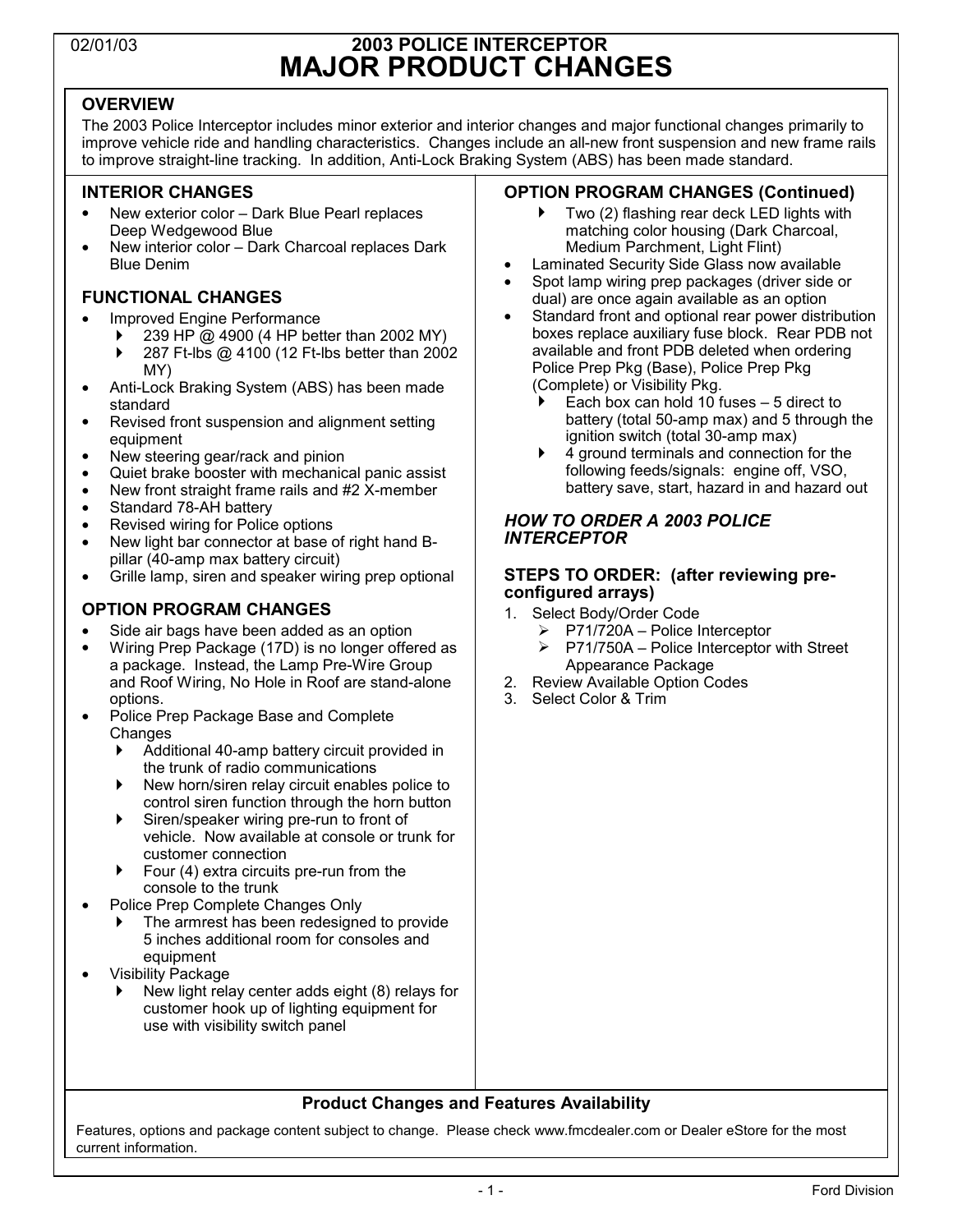## 02/01/03 **2003 POLICE INTERCEPTOR MAJOR STANDARD EQUIPMENT**

| NU UI UI ANDAND LQUII MENI                                                                                            |
|-----------------------------------------------------------------------------------------------------------------------|
| <b>EXTERIOR</b>                                                                                                       |
| <b>BUMPERS</b> - Concealed with one piece full wrap cover, body color                                                 |
| <b>DECKLID - Low liftover design</b>                                                                                  |
| <b>GLASS</b> - Solar tinted, full with ceramic shade band behind rearview mirror                                      |
| <b>GRILLE</b> - Black/center Ford oval design                                                                         |
| <b>HUB CAPS</b>                                                                                                       |
| <b>LIGHTS</b> — Low profile dual aero headlamps with Crystalline krypton long life bulbs                              |
| <b>MIRRORS</b> - Heated black fold-away dual remote control power                                                     |
| <b>MOLDINGS</b> - Black rocker panel                                                                                  |
| Black windshield and backlight                                                                                        |
| Bright surround on side windows                                                                                       |
| Color keyed bodyside (except DSO colors which have narrow black moldings)                                             |
| <b>PAINT</b> - Clearcoat                                                                                              |
| Anti-chip paint primer                                                                                                |
| Body color B-pillars                                                                                                  |
| <b>URETHANE PROTECTION - Lower bodyside</b>                                                                           |
| <b>INTERIOR</b>                                                                                                       |
| AIR BAG, DUAL 2 <sup>nd</sup> GENERATION FRONT SUPPLEMENTAL RESTRAINT SYSTEM - Driver and passenger front air         |
| bags                                                                                                                  |
| <b>CIGARETTE LIGHTER - In instrument panel center stack</b>                                                           |
| <b>CUPHOLDERS</b> - Dual ashtray mounted                                                                              |
| <b>DEFROSTER GRILLE - With integral vertical ribs</b>                                                                 |
| <b>DOOR TRIM PANELS -</b> Front with armrests; ashtrays deleted from rear door trim panels                            |
| FLOORING - Heavy duty rubber                                                                                          |
| FUSE PANEL - Easy access, labeled                                                                                     |
| GAUGE CLUSTER - Four (volt, oil pressure, water temperature and fuel)                                                 |
|                                                                                                                       |
| GLOVE BOX - Illuminated, large bin, lockable with dampened glove box door                                             |
| Zippered owner's pouch with embossed carline logo                                                                     |
| HEADLINER - Removable with high intensity dome lamp (incl. 5" round map light mounted behind rearview mirror)         |
| <b>HEAD RESTRAINTS - 2-Way</b>                                                                                        |
| <b>INSTRUMENT CLUSTER - Analog gauges</b>                                                                             |
| <b>INSTRUMENT PANEL - With side window demisters</b>                                                                  |
| <b>LAMPS</b> — Dome, luggage and engine compartment                                                                   |
| <b>LUGGAGE COMPARTMENT TRIM - Luxury full carpet</b>                                                                  |
| <b>MAP POCKETS - Integral front door</b>                                                                              |
| <b>MIRROR</b> - Day/night inside rearview                                                                             |
| RADIO - Electronic AM/FM stereo with clock                                                                            |
| RADIO SPEAKERS - Door mounted, located above armrests (two additional radio speakers mounted in package tray)         |
| PERSONAL SAFETY SYSTEM W/DUAL STAGE AIR BAGS, 2 <sup>ND</sup> GENERATION — Driver and right front passenger           |
| (includes safety belt pretensioners, dual stage airbags, seat position and weight sensors)                            |
| SAFETY BELTS - 3-Point active for front and rear outboard occupants (safety belt pretensioners on front seat shoulder |
| belts)                                                                                                                |
| <b>SCUFF PLATES -</b> Color keyed, front and rear doors                                                               |
| SEATS - Cloth bucket/vinyl rear seats with power lumbar driver seat and manual recline; rear seat excludes center     |
| armrest                                                                                                               |
| <b>STEERING WHEEL -</b> Color keyed with center horn blow                                                             |
| <b>SUNVISORS</b> - Cloth covered with retention clips                                                                 |
| TILT STEERING WHEEL - Mounted stalk controls for washer/wipers, hi/low headlamp beam, turn signal, and flash-to-      |
| pass                                                                                                                  |
| <b>TRIP ODOMETER</b>                                                                                                  |
| <b>TRUNK - Deep well</b>                                                                                              |
| <b>FUNCTIONAL</b>                                                                                                     |
| AIR CONDITIONING - Manual with positive shutoff registers                                                             |
| ALTERNATOR - 135-Amp maximum output, 82-amps at idle                                                                  |
| ANTENNA, RADIO - Hidden in rear window defroster                                                                      |
| BATTERY - Maintenance free 78-AH, 750 CCA                                                                             |
|                                                                                                                       |

**LEGEND:**  $\star$  = New for this model year.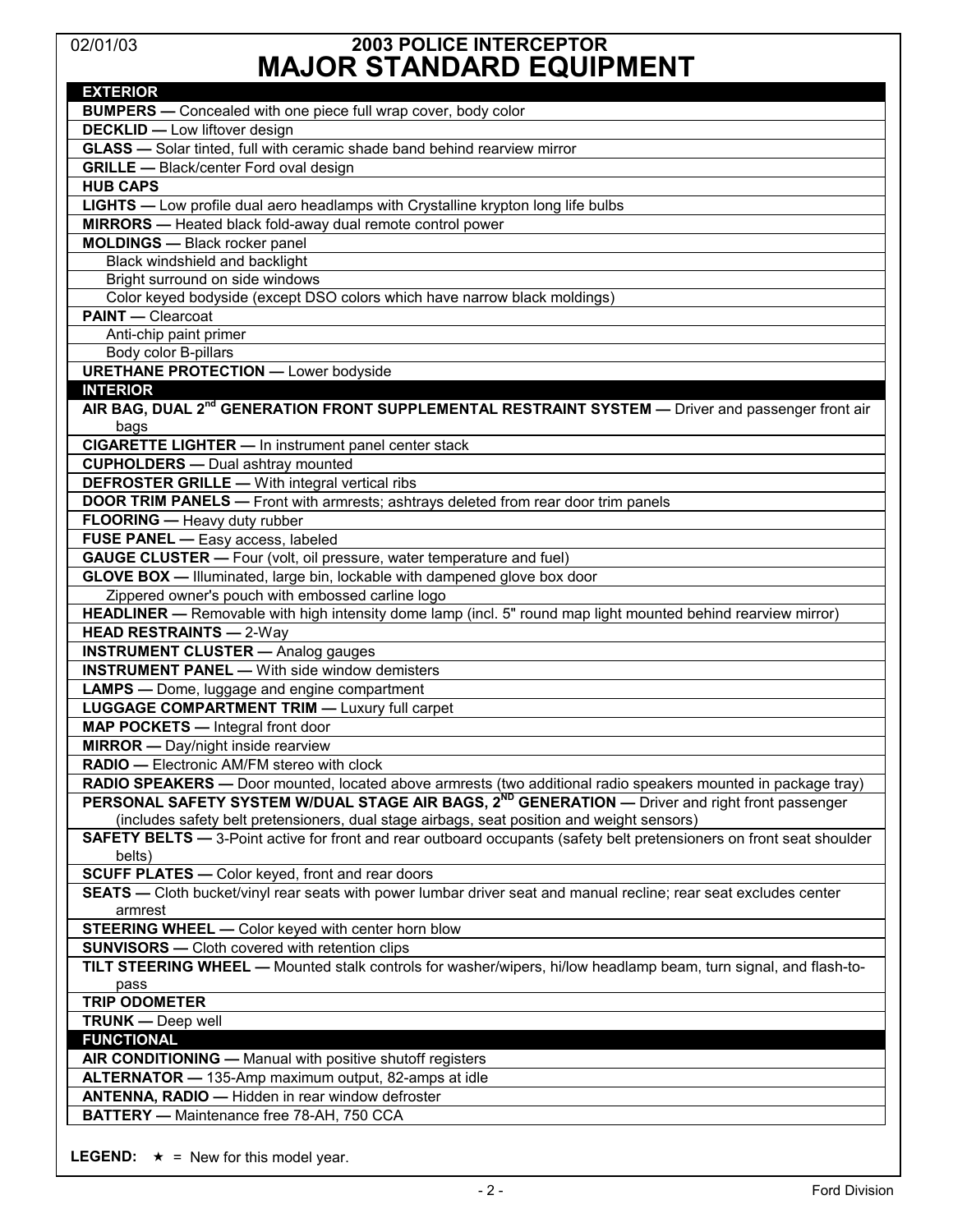# 02/01/03 **2003 POLICE INTERCEPTOR MAJOR STANDARD EQUIPMENT**

| <b>FUNCTIONAL (Continued)</b>                                                                                 |
|---------------------------------------------------------------------------------------------------------------|
| <b>BATTERY SAVER - Turns off lights after 30 minutes</b>                                                      |
| <b>BODY-ON-FRAME CONSTRUCTION</b>                                                                             |
| <b>BRAKE SHIFT INTERLOCK</b>                                                                                  |
| CHILD SAFETY LATCHES ON REAR DOORS                                                                            |
| <b>CONVENTIONAL SPARE TIRE AND WHEEL</b>                                                                      |
| <b>COOLANT RECOVERY SYSTEM</b>                                                                                |
| <b>DECKLID RELEASE - On instrument panel, battery operated</b>                                                |
| DEFROSTER, REAR WINDOW                                                                                        |
| *DISC BRAKES - Power 4-wheel Anti-Lock Braking System (ABS)                                                   |
| <b>DRIVE SHAFT — Aluminum</b>                                                                                 |
| <b>DRIVER FOOTREST</b> - Under carpet                                                                         |
| <b>ENGINE - 4.6L overhead cam, SEFI V8</b>                                                                    |
| <b>ENGINE OIL COOLER (N/A NGV)</b>                                                                            |
| <b>EXHAUST SYSTEM - Stainless steel, dual (Single exhaust, NGV)</b>                                           |
| <b>FAIL SAFE COOLING</b>                                                                                      |
| <b>FAN</b> — Dual speed electrodrive                                                                          |
| <b>FRONT STABILIZER BAR</b>                                                                                   |
| FRONT SUSPENSION - Short/long arm                                                                             |
| <b>FUEL FILLER DOOR RELEASE - Remote</b>                                                                      |
| <b>FUEL FILLER CAP - Tethered</b>                                                                             |
| FUEL TANK - 19 gallon                                                                                         |
| <b>GLASS</b> - Solar tinted, full                                                                             |
| <b>HEADLAMPS-ON REMINDER CHIME</b>                                                                            |
| <b>HEATED EXTERIOR MIRRORS</b>                                                                                |
| <b>HEAT DUCTS - Rear floor mounted</b>                                                                        |
| *HEAVY DUTY FRAME, STEERING GEAR/RACK AND PINION, BODY MOUNTS AND SUSPENSION                                  |
| <b>HOOD ASSISTS - Gas cylinder</b>                                                                            |
| <b>HORN</b> - Dual note                                                                                       |
| <b>IGNITION SYSTEM - Electronic distributorless</b>                                                           |
| <b>JACK - Scissors</b>                                                                                        |
| *LIGHT BAR CONNECTOR - 40-Amp battery circuit at base of right hand B-pillar underneath trim                  |
| <b>PARKING BRAKE — Single stroke</b>                                                                          |
| <b>PARKING BRAKE RELEASE - Manual</b>                                                                         |
| <b>PASSENGER CAPACITY — Five</b>                                                                              |
| <b>PLASTIC HEAD IGNITION KEY — Primary only</b>                                                               |
| <b>POWER DISTRIBUTION BOX —</b> Front, 10 fuses, 4 ground terminals and connections for feeds and signals     |
| <b>POWER STEERING</b>                                                                                         |
| POWER STEERING OIL COOLER                                                                                     |
| <b>REAR STABILIZER BAR</b>                                                                                    |
| <b>REAR SUSPENSION - Watt's linkage</b>                                                                       |
| <b>SHOCK ABSORBERS - Nitrogen pressurized</b>                                                                 |
| <b>SPEEDOMETER - 140 mph certified calibration</b>                                                            |
| TIRES - P225/60VRx16 - All-season BSW Goodyear tires                                                          |
| TRANSMISSION - Electronically controlled automatic overdrive with OD lockout with final drive ratio of 3.27:1 |
| <b>TRANSMISSION OIL COOLER</b>                                                                                |
| <b>UPPER BALL JOINTS - Low friction, non-greaseable</b>                                                       |
| <b>VOLTAGE REGULATOR - Electronic</b>                                                                         |
| <b>WHEEL RIMS</b> - Heavy duty steel $(16 \times 7)$                                                          |
| <b>WINDOWS</b> - Power with express-down driver window                                                        |
| <b>WINDSHIELD WASHERS - Dual jet</b>                                                                          |
| <b>WINDSHIELD WIPERS - Interval</b>                                                                           |
|                                                                                                               |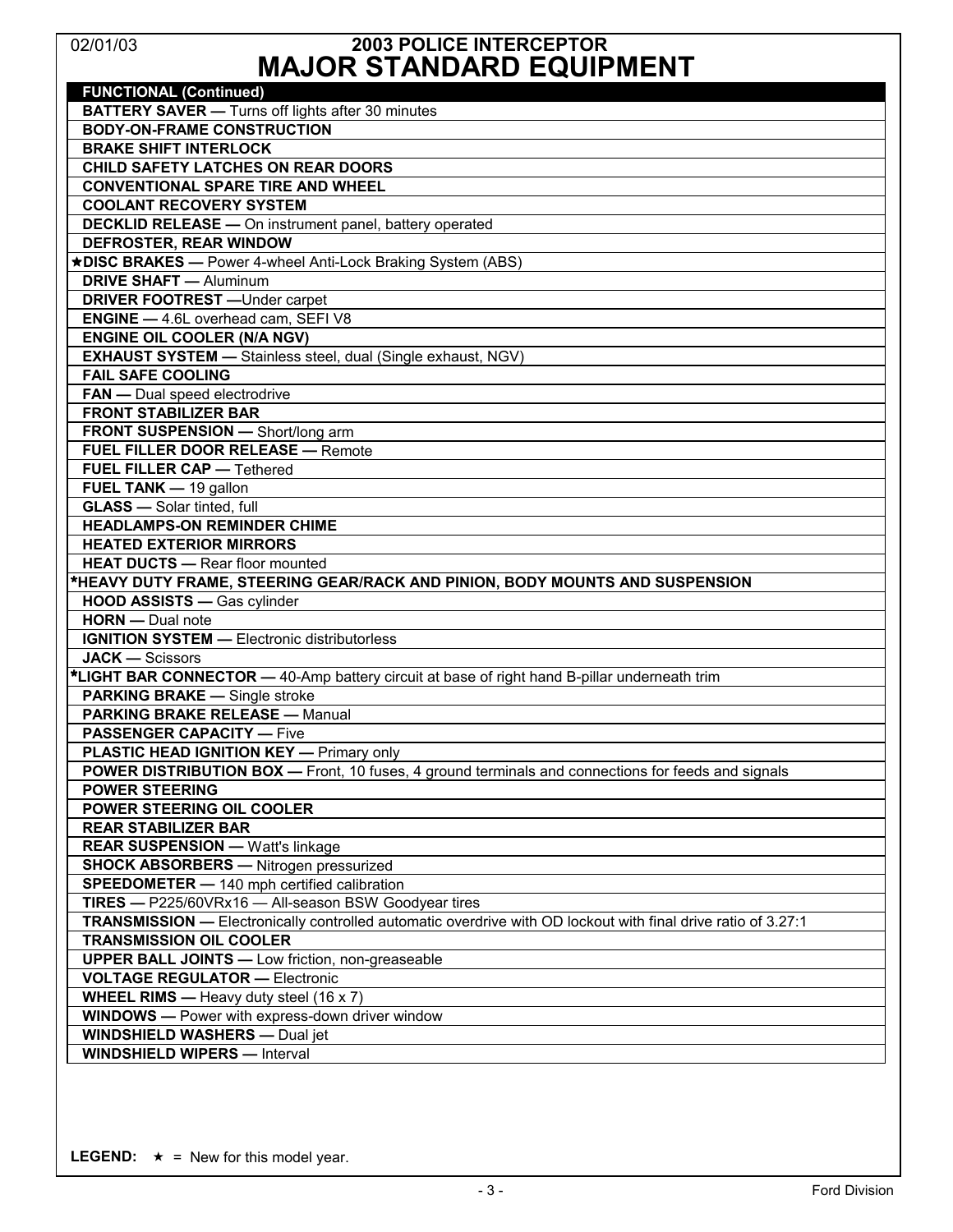| 02/01/03                                                                                     |                                |                             |  |  |  |
|----------------------------------------------------------------------------------------------|--------------------------------|-----------------------------|--|--|--|
| <b>2003 Police Interceptor</b>                                                               |                                |                             |  |  |  |
|                                                                                              | <b>Body Code</b><br>Order Code | P71<br>720A                 |  |  |  |
| <b>POWERTRAIN</b>                                                                            |                                | OHC EFIV8                   |  |  |  |
|                                                                                              |                                | 4.6L<br>239@4900            |  |  |  |
|                                                                                              |                                | 287@4100                    |  |  |  |
|                                                                                              |                                | 9.4:1<br>Std.               |  |  |  |
| <b>SUSPENSION/CHASSIS</b>                                                                    |                                | 3.27                        |  |  |  |
|                                                                                              |                                | Std.<br>19                  |  |  |  |
|                                                                                              |                                | Heavy-Duty                  |  |  |  |
|                                                                                              |                                | Heavy-Duty<br>Std.          |  |  |  |
|                                                                                              |                                | Heavy-Duty<br>P225/60VRx16  |  |  |  |
|                                                                                              |                                | All-Season BSW<br>16" Steel |  |  |  |
| <b>KEY EXTERIOR FEATURES</b>                                                                 |                                |                             |  |  |  |
|                                                                                              |                                | Std.<br>Std.                |  |  |  |
|                                                                                              |                                | Std.<br>Std.                |  |  |  |
| <b>KEY INTERIOR FEATURES</b>                                                                 |                                |                             |  |  |  |
|                                                                                              |                                | Std.                        |  |  |  |
| Audio:                                                                                       |                                | Std.                        |  |  |  |
|                                                                                              |                                | Std.<br>Std.                |  |  |  |
|                                                                                              |                                | Std.<br>Std.                |  |  |  |
|                                                                                              |                                | Std.<br>Std.                |  |  |  |
|                                                                                              |                                | Std.                        |  |  |  |
| Power Distribution Box, Front (NA w/65A Police Prep Pkg (Base), 68P Police Prep Pkg          |                                | Std.                        |  |  |  |
| Seats:                                                                                       |                                | Std.                        |  |  |  |
|                                                                                              |                                | Std.<br>Std.                |  |  |  |
|                                                                                              |                                | Std.                        |  |  |  |
| <b>GROUPS/PACKAGES</b> (See Group/Misc. page for content)                                    | 41A                            | Optional                    |  |  |  |
|                                                                                              | 476<br>65A                     | Optional<br>Optional        |  |  |  |
|                                                                                              | 68P<br>53M                     | Optional<br>Optional        |  |  |  |
| AVAILABLE OPTIONS                                                                            | 65W                            | Optional                    |  |  |  |
|                                                                                              | 59M                            | Optional                    |  |  |  |
|                                                                                              | 58H<br>61H                     | Optional<br>Optional        |  |  |  |
|                                                                                              | 41H                            | Optional                    |  |  |  |
|                                                                                              | 128<br>177                     | Optional<br>Optional        |  |  |  |
|                                                                                              | 432<br>435                     | Optional<br>Optional        |  |  |  |
|                                                                                              | 436                            | Optional                    |  |  |  |
|                                                                                              | 437<br>438                     | Optional<br>Optional        |  |  |  |
|                                                                                              | 439<br>68G                     | Optional<br>Optional        |  |  |  |
|                                                                                              | 478<br>54M                     | Optional<br>Optional        |  |  |  |
|                                                                                              | 51A<br>51Y                     | Optional<br>Optional        |  |  |  |
|                                                                                              | 185                            | Optional                    |  |  |  |
|                                                                                              | 153<br>45C                     | Optional<br>Optional        |  |  |  |
| Locks/Handles Inoperable, Rear Door …………………………………………………………………………                             | 157<br>96C                     | Optional<br>Optional        |  |  |  |
| Power Distribution Box, Rear (NA w/65A Police Prep Pkg (Base), 68P Police Prep Pkg           | 59C                            | Optional                    |  |  |  |
| (Complete), or 65W Visibility Pkg) (loose shipped part in trunk, installation not reimbursed | 66R                            | Optional                    |  |  |  |
|                                                                                              | 946                            | Optional                    |  |  |  |
|                                                                                              | 58B<br>187                     | Optional<br>Optional        |  |  |  |
|                                                                                              | 189<br>н                       | Optional<br>Optional        |  |  |  |
| Seats, Power Driver (incl. in Comfort & Conv. Group, requires Side Air Bags)                 | P<br>21A                       | Optional<br>Optional        |  |  |  |
|                                                                                              | 525<br>553                     | Optional<br>Optional        |  |  |  |
|                                                                                              | 13C                            | Optional                    |  |  |  |
|                                                                                              | 952<br>953                     | Optional<br>Optional        |  |  |  |
|                                                                                              | 955<br>642                     | Optional<br>Optional        |  |  |  |
|                                                                                              | 948<br>172                     | Optional<br>Optional N/C    |  |  |  |
|                                                                                              | 51B<br>51Z                     | Optional<br>Optional        |  |  |  |
| NOTE:<br>Bolded text indicates an upgrade from the previous array.                           |                                |                             |  |  |  |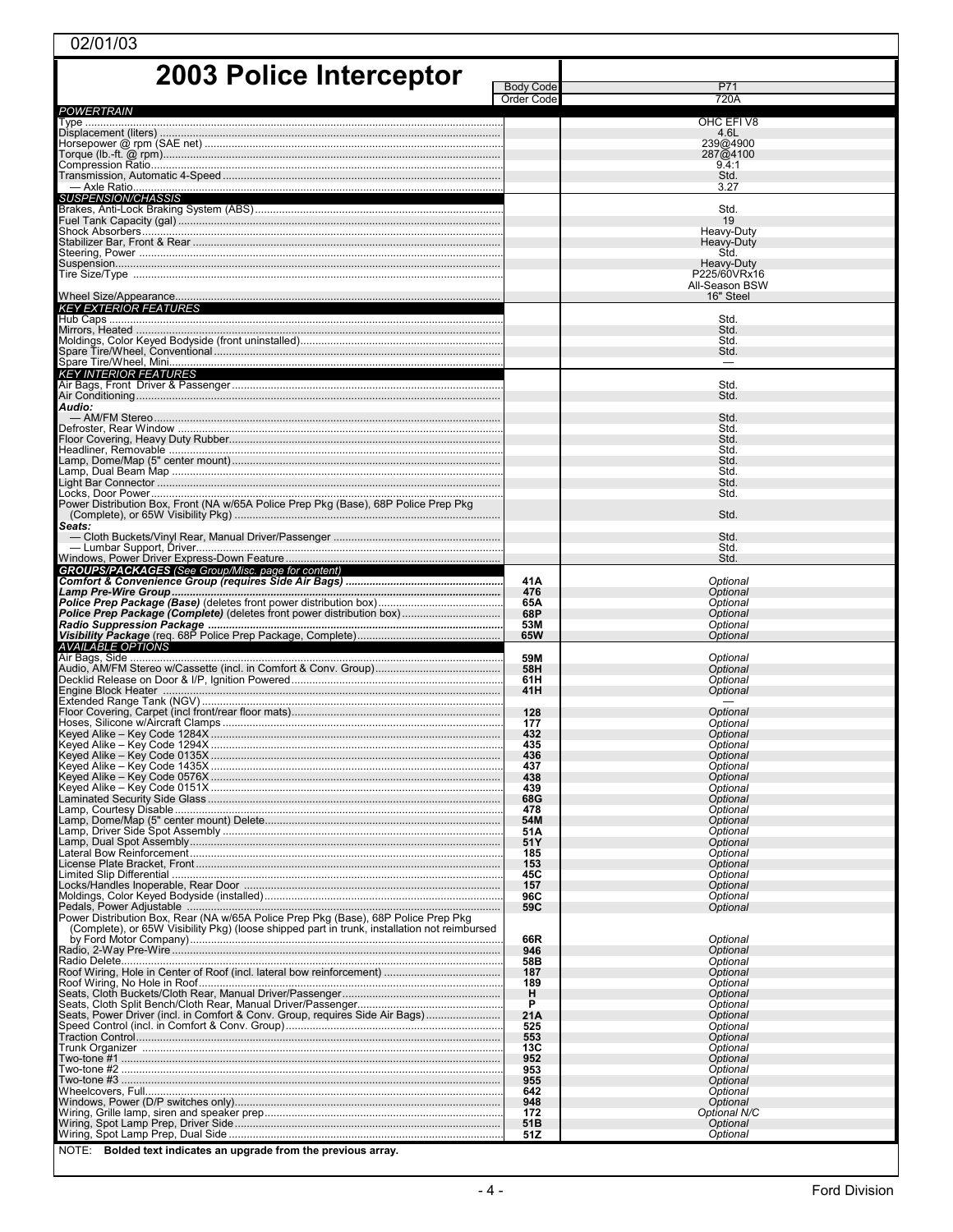| 02/01/03                                                                                                                                                                           |                  |                                |  |  |  |
|------------------------------------------------------------------------------------------------------------------------------------------------------------------------------------|------------------|--------------------------------|--|--|--|
| 2003 Police Interceptor                                                                                                                                                            |                  | <b>Street Appearance</b>       |  |  |  |
|                                                                                                                                                                                    | <b>Body Code</b> | P71                            |  |  |  |
| POWERTRAIN                                                                                                                                                                         | Order Code       | 750A                           |  |  |  |
|                                                                                                                                                                                    |                  | OHC EFIV8                      |  |  |  |
|                                                                                                                                                                                    |                  | 4.6L<br>239@4900               |  |  |  |
|                                                                                                                                                                                    |                  | 287@4100<br>9.4:1              |  |  |  |
|                                                                                                                                                                                    |                  | Std.                           |  |  |  |
| <i>SUSPENSION/CHASSIS</i>                                                                                                                                                          |                  | 3.27                           |  |  |  |
|                                                                                                                                                                                    |                  | Std.                           |  |  |  |
|                                                                                                                                                                                    |                  | 19<br>Heavy-Duty               |  |  |  |
|                                                                                                                                                                                    |                  | Heavy-Duty                     |  |  |  |
|                                                                                                                                                                                    |                  | Std.<br>Heavy-Duty             |  |  |  |
|                                                                                                                                                                                    |                  | P225/60VRx16<br>All-Season BSW |  |  |  |
|                                                                                                                                                                                    |                  | 16" Steel                      |  |  |  |
| <b>KEY EXTERIOR FEATURES</b>                                                                                                                                                       |                  |                                |  |  |  |
|                                                                                                                                                                                    |                  | Std.                           |  |  |  |
|                                                                                                                                                                                    |                  | Std.                           |  |  |  |
|                                                                                                                                                                                    |                  | Std.                           |  |  |  |
|                                                                                                                                                                                    |                  | Std.                           |  |  |  |
| <b>KEY INTERIOR FEATURES</b>                                                                                                                                                       |                  | Std.                           |  |  |  |
| Audio:                                                                                                                                                                             |                  | Std.                           |  |  |  |
|                                                                                                                                                                                    |                  | Std.                           |  |  |  |
|                                                                                                                                                                                    |                  | Std.<br>Std.                   |  |  |  |
|                                                                                                                                                                                    |                  | Std.                           |  |  |  |
|                                                                                                                                                                                    |                  | Std.<br>Std.                   |  |  |  |
|                                                                                                                                                                                    |                  | Std.<br>Std.                   |  |  |  |
| Power Distribution Box, Front (NA w/65A Police Prep Pkg (Base), 68P Police Prep Pkg                                                                                                |                  |                                |  |  |  |
| Seats:                                                                                                                                                                             |                  | Std.                           |  |  |  |
| — Lumbar Support, Driver ……………………………………………………………………………………                                                                                                                          |                  | Std.<br>Std.                   |  |  |  |
| <b>GROUPS/PACKAGES</b> (See Group/Misc. page for package content)                                                                                                                  |                  | Std.                           |  |  |  |
|                                                                                                                                                                                    | 41A              | Optional                       |  |  |  |
| Lamp Pre-Wire Group……………………………………………………………………………………………                                                                                                                             | 476<br>65A       | Optional<br>Optional           |  |  |  |
|                                                                                                                                                                                    | 68P              | Optional                       |  |  |  |
|                                                                                                                                                                                    | 53M<br>60B       | Optional<br>Std.               |  |  |  |
| AVAILABLE OPTIONS                                                                                                                                                                  | 65W              | Optional                       |  |  |  |
| Audio, AM/FM Stereo w/Cassette (incl. in Comfort & Convenience Group)                                                                                                              | 59M<br>58H       | Optional<br>Optional           |  |  |  |
|                                                                                                                                                                                    | 61H              | Optional                       |  |  |  |
| Extended Range Tank (NGV)                                                                                                                                                          | 41H              | Optional                       |  |  |  |
|                                                                                                                                                                                    | 128<br>177       | Optional<br>Optional           |  |  |  |
|                                                                                                                                                                                    | 432              | Optional                       |  |  |  |
|                                                                                                                                                                                    | 435<br>436       | Optional<br>Optional           |  |  |  |
|                                                                                                                                                                                    | 437              | Optional                       |  |  |  |
|                                                                                                                                                                                    | 438<br>439       | Optional<br>Optional           |  |  |  |
|                                                                                                                                                                                    | 68G<br>478       | Optional<br>Optional           |  |  |  |
|                                                                                                                                                                                    | 54M              | Optional                       |  |  |  |
|                                                                                                                                                                                    |                  | $\qquad \qquad -$              |  |  |  |
|                                                                                                                                                                                    | 153              | Optional                       |  |  |  |
|                                                                                                                                                                                    | 45C<br>157       | Optional<br>Optional           |  |  |  |
|                                                                                                                                                                                    | 59C              | Optional                       |  |  |  |
| Power Distribution Box, Rear (NA w/65A Police Prep Pkg (Base), 68P Police Prep Pkg<br>(Complete), or 65W Visibility Pkg) (loose shipped part in trunk, installation not reimbursed |                  |                                |  |  |  |
|                                                                                                                                                                                    | 66R<br>946       | Optional<br>Optional           |  |  |  |
|                                                                                                                                                                                    | 58B              | Optional                       |  |  |  |
|                                                                                                                                                                                    | 187<br>189       | Optional<br>Optional           |  |  |  |
|                                                                                                                                                                                    | н<br>P           | Optional<br>Optional           |  |  |  |
| Seats, Power Driver (incl. w/Comfort & Convenience Group, requires Side Air Bags)                                                                                                  | 21A              | Optional                       |  |  |  |
|                                                                                                                                                                                    | 525<br>553       | Optional<br>Optional           |  |  |  |
|                                                                                                                                                                                    | 13C              | Optional                       |  |  |  |
|                                                                                                                                                                                    |                  |                                |  |  |  |
| Windows, rear power delete (rear switches only, operable from front driver side switches)                                                                                          | 948              | Optional                       |  |  |  |
|                                                                                                                                                                                    | 172<br>51B       | Optional N/C                   |  |  |  |
|                                                                                                                                                                                    | 51Z              |                                |  |  |  |
| NOTE: Bolded text indicates an upgrade from the previous array.                                                                                                                    |                  |                                |  |  |  |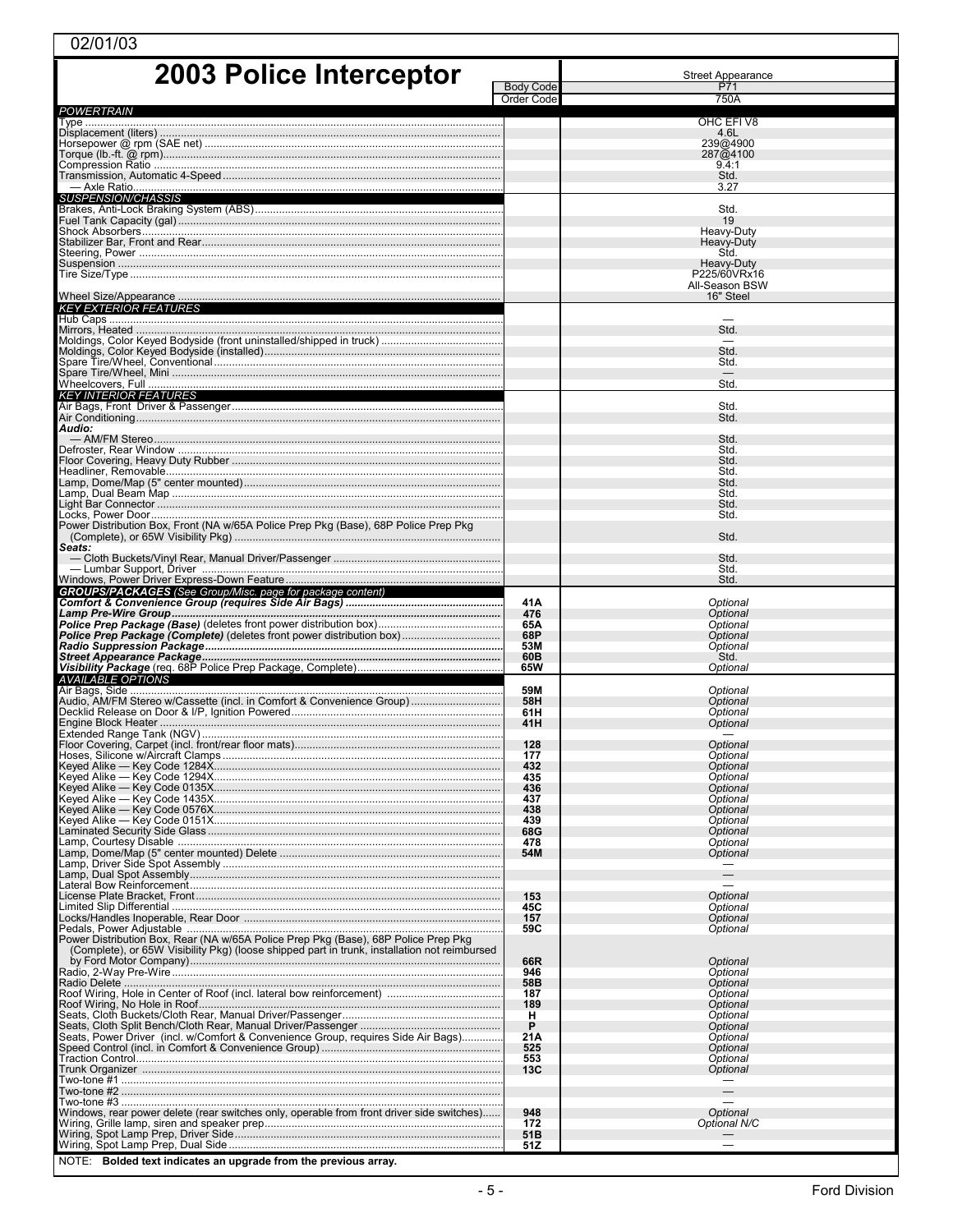| 2003 Police Interceptor<br>Natural Gas Vehicle (NGV)<br><b>Body Code</b><br>P71<br>760A<br>Order Code<br><b>POWERTRAIN</b><br>OHC EFIV8 (NGV)<br>4.6L<br>175 @ 4900<br>$235 \overline{\omega}$ 4000<br>9.4:1<br>Std.<br>3.27<br><b>SUSPENSION/CHASSIS</b><br>Std.<br>11.9/15.6<br>Heavy-Duty<br>Heavy-Duty<br>Std.<br>Heavy-Duty<br>P225/60VRx16 All-Season BSW<br>16" Steel<br><b>KEY EXTERIOR FEATURES</b><br>Std.<br>Std.<br>Std.<br>Std.<br>$\qquad \qquad \longleftarrow$<br><b>KEY INTERIOR FEATURES</b><br>Std.<br>Std.<br>Audio:<br>Std.<br>Std.<br>Std.<br>Std.<br>Std.<br>Std.<br>Std.<br>Std.<br>Power Distribution Box, Front (NA w/65A Police Prep Pkg (Base), 68P Police Prep Pkg<br>Std.<br>Seats:<br>Std.<br>Std.<br>Std.<br><b>GROUPS/PACKAGES</b> (See Group/Misc. page for content)<br>41A<br>Optional<br>Police Prep Package (Base) (deletes front power distribution box)<br>Police Prep Package (Complete) (deletes front power distribution box)<br>53M<br>Optional<br>Street Appearance Package (N/A w/ Extended Range Tank, 51A or 51Y Spot Light<br>60B<br>Optional<br><b>Wiring Prep Package</b><br>Visibility Package (req. 68P Police Prep Package, Complete)<br><b>AVAILABLE OPTIONS</b><br>59M<br>Optional<br>Audio, AM/FM Stereo w/Cassette (incl. in Comfort & Convenience Group)<br>58H<br>Optional<br>Decklid Release on Door & I/P, Ignition Powered<br>41H<br>Optional<br>65T<br>Optional<br>128<br>Optional<br>Hoses, Silicone w/Aircraft Clamps<br>432<br>Optional<br>435<br>Optional<br>Optional<br>436<br>437<br>Optional<br>Optional<br>438<br>439<br>Optional<br>478<br>Optional<br>54M<br>Optional<br>Lamp, Driver Side Spot Assembly (N/A w/ 60B Street Appearance Package)<br>51A<br>Optional<br>51Y<br>Optional<br>Lateral Bow Reinforcement<br>Optional<br>153<br><b>Limited Slip Differential</b><br>Optional<br>157<br>Moldings, Color Keved Bodyside (installed)<br>59C<br>Optional<br>Power Distribution Box, Rear (NA w/65A Police Prep Pkg (Base), 68P Police Prep Pkg<br>(Complete), or 65W Visibility Pkg)<br>Radio, 2-Way Pre-Wire<br>Radio Delete<br>Roof Wiring, Hole in Center of Roof (incl. lateral bow reinforcement)<br>н<br>Optional<br>P<br>Optional<br>Seats, Power Driver (incl. in Comfort & Convenience Group, requires Side Air Bags<br>21A<br>Optional<br>Optional<br>525<br><b>Traction Control</b><br><b>Trunk Organizer</b><br>952<br>Optional<br>953<br>Optional<br>Optional<br>955<br>Optional<br>642<br>Optional<br>948<br>Wiring, Grille lamp, siren and speaker prep<br>Wiring, Spot Lamp Prep, Driver Side (NA w/ Street Appearance Package)<br>51B<br>Optional<br>Wiring, Spot Lamp Prep, Dual Side (NA w/ Street Appearance Package)<br>51Z<br>Optional | 02/01/03                                                        |  |  |
|--------------------------------------------------------------------------------------------------------------------------------------------------------------------------------------------------------------------------------------------------------------------------------------------------------------------------------------------------------------------------------------------------------------------------------------------------------------------------------------------------------------------------------------------------------------------------------------------------------------------------------------------------------------------------------------------------------------------------------------------------------------------------------------------------------------------------------------------------------------------------------------------------------------------------------------------------------------------------------------------------------------------------------------------------------------------------------------------------------------------------------------------------------------------------------------------------------------------------------------------------------------------------------------------------------------------------------------------------------------------------------------------------------------------------------------------------------------------------------------------------------------------------------------------------------------------------------------------------------------------------------------------------------------------------------------------------------------------------------------------------------------------------------------------------------------------------------------------------------------------------------------------------------------------------------------------------------------------------------------------------------------------------------------------------------------------------------------------------------------------------------------------------------------------------------------------------------------------------------------------------------------------------------------------------------------------------------------------------------------------------------------------------------------------------------------------------------------------------------------------------------------------------------------------------------------------------------------------------------------------------------------------------------------------------------------------------------------------------------------------|-----------------------------------------------------------------|--|--|
|                                                                                                                                                                                                                                                                                                                                                                                                                                                                                                                                                                                                                                                                                                                                                                                                                                                                                                                                                                                                                                                                                                                                                                                                                                                                                                                                                                                                                                                                                                                                                                                                                                                                                                                                                                                                                                                                                                                                                                                                                                                                                                                                                                                                                                                                                                                                                                                                                                                                                                                                                                                                                                                                                                                                            |                                                                 |  |  |
|                                                                                                                                                                                                                                                                                                                                                                                                                                                                                                                                                                                                                                                                                                                                                                                                                                                                                                                                                                                                                                                                                                                                                                                                                                                                                                                                                                                                                                                                                                                                                                                                                                                                                                                                                                                                                                                                                                                                                                                                                                                                                                                                                                                                                                                                                                                                                                                                                                                                                                                                                                                                                                                                                                                                            |                                                                 |  |  |
|                                                                                                                                                                                                                                                                                                                                                                                                                                                                                                                                                                                                                                                                                                                                                                                                                                                                                                                                                                                                                                                                                                                                                                                                                                                                                                                                                                                                                                                                                                                                                                                                                                                                                                                                                                                                                                                                                                                                                                                                                                                                                                                                                                                                                                                                                                                                                                                                                                                                                                                                                                                                                                                                                                                                            |                                                                 |  |  |
|                                                                                                                                                                                                                                                                                                                                                                                                                                                                                                                                                                                                                                                                                                                                                                                                                                                                                                                                                                                                                                                                                                                                                                                                                                                                                                                                                                                                                                                                                                                                                                                                                                                                                                                                                                                                                                                                                                                                                                                                                                                                                                                                                                                                                                                                                                                                                                                                                                                                                                                                                                                                                                                                                                                                            |                                                                 |  |  |
|                                                                                                                                                                                                                                                                                                                                                                                                                                                                                                                                                                                                                                                                                                                                                                                                                                                                                                                                                                                                                                                                                                                                                                                                                                                                                                                                                                                                                                                                                                                                                                                                                                                                                                                                                                                                                                                                                                                                                                                                                                                                                                                                                                                                                                                                                                                                                                                                                                                                                                                                                                                                                                                                                                                                            |                                                                 |  |  |
|                                                                                                                                                                                                                                                                                                                                                                                                                                                                                                                                                                                                                                                                                                                                                                                                                                                                                                                                                                                                                                                                                                                                                                                                                                                                                                                                                                                                                                                                                                                                                                                                                                                                                                                                                                                                                                                                                                                                                                                                                                                                                                                                                                                                                                                                                                                                                                                                                                                                                                                                                                                                                                                                                                                                            |                                                                 |  |  |
|                                                                                                                                                                                                                                                                                                                                                                                                                                                                                                                                                                                                                                                                                                                                                                                                                                                                                                                                                                                                                                                                                                                                                                                                                                                                                                                                                                                                                                                                                                                                                                                                                                                                                                                                                                                                                                                                                                                                                                                                                                                                                                                                                                                                                                                                                                                                                                                                                                                                                                                                                                                                                                                                                                                                            |                                                                 |  |  |
|                                                                                                                                                                                                                                                                                                                                                                                                                                                                                                                                                                                                                                                                                                                                                                                                                                                                                                                                                                                                                                                                                                                                                                                                                                                                                                                                                                                                                                                                                                                                                                                                                                                                                                                                                                                                                                                                                                                                                                                                                                                                                                                                                                                                                                                                                                                                                                                                                                                                                                                                                                                                                                                                                                                                            |                                                                 |  |  |
|                                                                                                                                                                                                                                                                                                                                                                                                                                                                                                                                                                                                                                                                                                                                                                                                                                                                                                                                                                                                                                                                                                                                                                                                                                                                                                                                                                                                                                                                                                                                                                                                                                                                                                                                                                                                                                                                                                                                                                                                                                                                                                                                                                                                                                                                                                                                                                                                                                                                                                                                                                                                                                                                                                                                            |                                                                 |  |  |
|                                                                                                                                                                                                                                                                                                                                                                                                                                                                                                                                                                                                                                                                                                                                                                                                                                                                                                                                                                                                                                                                                                                                                                                                                                                                                                                                                                                                                                                                                                                                                                                                                                                                                                                                                                                                                                                                                                                                                                                                                                                                                                                                                                                                                                                                                                                                                                                                                                                                                                                                                                                                                                                                                                                                            |                                                                 |  |  |
|                                                                                                                                                                                                                                                                                                                                                                                                                                                                                                                                                                                                                                                                                                                                                                                                                                                                                                                                                                                                                                                                                                                                                                                                                                                                                                                                                                                                                                                                                                                                                                                                                                                                                                                                                                                                                                                                                                                                                                                                                                                                                                                                                                                                                                                                                                                                                                                                                                                                                                                                                                                                                                                                                                                                            |                                                                 |  |  |
|                                                                                                                                                                                                                                                                                                                                                                                                                                                                                                                                                                                                                                                                                                                                                                                                                                                                                                                                                                                                                                                                                                                                                                                                                                                                                                                                                                                                                                                                                                                                                                                                                                                                                                                                                                                                                                                                                                                                                                                                                                                                                                                                                                                                                                                                                                                                                                                                                                                                                                                                                                                                                                                                                                                                            |                                                                 |  |  |
|                                                                                                                                                                                                                                                                                                                                                                                                                                                                                                                                                                                                                                                                                                                                                                                                                                                                                                                                                                                                                                                                                                                                                                                                                                                                                                                                                                                                                                                                                                                                                                                                                                                                                                                                                                                                                                                                                                                                                                                                                                                                                                                                                                                                                                                                                                                                                                                                                                                                                                                                                                                                                                                                                                                                            |                                                                 |  |  |
|                                                                                                                                                                                                                                                                                                                                                                                                                                                                                                                                                                                                                                                                                                                                                                                                                                                                                                                                                                                                                                                                                                                                                                                                                                                                                                                                                                                                                                                                                                                                                                                                                                                                                                                                                                                                                                                                                                                                                                                                                                                                                                                                                                                                                                                                                                                                                                                                                                                                                                                                                                                                                                                                                                                                            |                                                                 |  |  |
|                                                                                                                                                                                                                                                                                                                                                                                                                                                                                                                                                                                                                                                                                                                                                                                                                                                                                                                                                                                                                                                                                                                                                                                                                                                                                                                                                                                                                                                                                                                                                                                                                                                                                                                                                                                                                                                                                                                                                                                                                                                                                                                                                                                                                                                                                                                                                                                                                                                                                                                                                                                                                                                                                                                                            |                                                                 |  |  |
|                                                                                                                                                                                                                                                                                                                                                                                                                                                                                                                                                                                                                                                                                                                                                                                                                                                                                                                                                                                                                                                                                                                                                                                                                                                                                                                                                                                                                                                                                                                                                                                                                                                                                                                                                                                                                                                                                                                                                                                                                                                                                                                                                                                                                                                                                                                                                                                                                                                                                                                                                                                                                                                                                                                                            |                                                                 |  |  |
|                                                                                                                                                                                                                                                                                                                                                                                                                                                                                                                                                                                                                                                                                                                                                                                                                                                                                                                                                                                                                                                                                                                                                                                                                                                                                                                                                                                                                                                                                                                                                                                                                                                                                                                                                                                                                                                                                                                                                                                                                                                                                                                                                                                                                                                                                                                                                                                                                                                                                                                                                                                                                                                                                                                                            |                                                                 |  |  |
|                                                                                                                                                                                                                                                                                                                                                                                                                                                                                                                                                                                                                                                                                                                                                                                                                                                                                                                                                                                                                                                                                                                                                                                                                                                                                                                                                                                                                                                                                                                                                                                                                                                                                                                                                                                                                                                                                                                                                                                                                                                                                                                                                                                                                                                                                                                                                                                                                                                                                                                                                                                                                                                                                                                                            |                                                                 |  |  |
|                                                                                                                                                                                                                                                                                                                                                                                                                                                                                                                                                                                                                                                                                                                                                                                                                                                                                                                                                                                                                                                                                                                                                                                                                                                                                                                                                                                                                                                                                                                                                                                                                                                                                                                                                                                                                                                                                                                                                                                                                                                                                                                                                                                                                                                                                                                                                                                                                                                                                                                                                                                                                                                                                                                                            |                                                                 |  |  |
|                                                                                                                                                                                                                                                                                                                                                                                                                                                                                                                                                                                                                                                                                                                                                                                                                                                                                                                                                                                                                                                                                                                                                                                                                                                                                                                                                                                                                                                                                                                                                                                                                                                                                                                                                                                                                                                                                                                                                                                                                                                                                                                                                                                                                                                                                                                                                                                                                                                                                                                                                                                                                                                                                                                                            |                                                                 |  |  |
|                                                                                                                                                                                                                                                                                                                                                                                                                                                                                                                                                                                                                                                                                                                                                                                                                                                                                                                                                                                                                                                                                                                                                                                                                                                                                                                                                                                                                                                                                                                                                                                                                                                                                                                                                                                                                                                                                                                                                                                                                                                                                                                                                                                                                                                                                                                                                                                                                                                                                                                                                                                                                                                                                                                                            |                                                                 |  |  |
|                                                                                                                                                                                                                                                                                                                                                                                                                                                                                                                                                                                                                                                                                                                                                                                                                                                                                                                                                                                                                                                                                                                                                                                                                                                                                                                                                                                                                                                                                                                                                                                                                                                                                                                                                                                                                                                                                                                                                                                                                                                                                                                                                                                                                                                                                                                                                                                                                                                                                                                                                                                                                                                                                                                                            |                                                                 |  |  |
|                                                                                                                                                                                                                                                                                                                                                                                                                                                                                                                                                                                                                                                                                                                                                                                                                                                                                                                                                                                                                                                                                                                                                                                                                                                                                                                                                                                                                                                                                                                                                                                                                                                                                                                                                                                                                                                                                                                                                                                                                                                                                                                                                                                                                                                                                                                                                                                                                                                                                                                                                                                                                                                                                                                                            |                                                                 |  |  |
|                                                                                                                                                                                                                                                                                                                                                                                                                                                                                                                                                                                                                                                                                                                                                                                                                                                                                                                                                                                                                                                                                                                                                                                                                                                                                                                                                                                                                                                                                                                                                                                                                                                                                                                                                                                                                                                                                                                                                                                                                                                                                                                                                                                                                                                                                                                                                                                                                                                                                                                                                                                                                                                                                                                                            |                                                                 |  |  |
|                                                                                                                                                                                                                                                                                                                                                                                                                                                                                                                                                                                                                                                                                                                                                                                                                                                                                                                                                                                                                                                                                                                                                                                                                                                                                                                                                                                                                                                                                                                                                                                                                                                                                                                                                                                                                                                                                                                                                                                                                                                                                                                                                                                                                                                                                                                                                                                                                                                                                                                                                                                                                                                                                                                                            |                                                                 |  |  |
|                                                                                                                                                                                                                                                                                                                                                                                                                                                                                                                                                                                                                                                                                                                                                                                                                                                                                                                                                                                                                                                                                                                                                                                                                                                                                                                                                                                                                                                                                                                                                                                                                                                                                                                                                                                                                                                                                                                                                                                                                                                                                                                                                                                                                                                                                                                                                                                                                                                                                                                                                                                                                                                                                                                                            |                                                                 |  |  |
|                                                                                                                                                                                                                                                                                                                                                                                                                                                                                                                                                                                                                                                                                                                                                                                                                                                                                                                                                                                                                                                                                                                                                                                                                                                                                                                                                                                                                                                                                                                                                                                                                                                                                                                                                                                                                                                                                                                                                                                                                                                                                                                                                                                                                                                                                                                                                                                                                                                                                                                                                                                                                                                                                                                                            |                                                                 |  |  |
|                                                                                                                                                                                                                                                                                                                                                                                                                                                                                                                                                                                                                                                                                                                                                                                                                                                                                                                                                                                                                                                                                                                                                                                                                                                                                                                                                                                                                                                                                                                                                                                                                                                                                                                                                                                                                                                                                                                                                                                                                                                                                                                                                                                                                                                                                                                                                                                                                                                                                                                                                                                                                                                                                                                                            |                                                                 |  |  |
|                                                                                                                                                                                                                                                                                                                                                                                                                                                                                                                                                                                                                                                                                                                                                                                                                                                                                                                                                                                                                                                                                                                                                                                                                                                                                                                                                                                                                                                                                                                                                                                                                                                                                                                                                                                                                                                                                                                                                                                                                                                                                                                                                                                                                                                                                                                                                                                                                                                                                                                                                                                                                                                                                                                                            |                                                                 |  |  |
|                                                                                                                                                                                                                                                                                                                                                                                                                                                                                                                                                                                                                                                                                                                                                                                                                                                                                                                                                                                                                                                                                                                                                                                                                                                                                                                                                                                                                                                                                                                                                                                                                                                                                                                                                                                                                                                                                                                                                                                                                                                                                                                                                                                                                                                                                                                                                                                                                                                                                                                                                                                                                                                                                                                                            |                                                                 |  |  |
|                                                                                                                                                                                                                                                                                                                                                                                                                                                                                                                                                                                                                                                                                                                                                                                                                                                                                                                                                                                                                                                                                                                                                                                                                                                                                                                                                                                                                                                                                                                                                                                                                                                                                                                                                                                                                                                                                                                                                                                                                                                                                                                                                                                                                                                                                                                                                                                                                                                                                                                                                                                                                                                                                                                                            |                                                                 |  |  |
|                                                                                                                                                                                                                                                                                                                                                                                                                                                                                                                                                                                                                                                                                                                                                                                                                                                                                                                                                                                                                                                                                                                                                                                                                                                                                                                                                                                                                                                                                                                                                                                                                                                                                                                                                                                                                                                                                                                                                                                                                                                                                                                                                                                                                                                                                                                                                                                                                                                                                                                                                                                                                                                                                                                                            |                                                                 |  |  |
|                                                                                                                                                                                                                                                                                                                                                                                                                                                                                                                                                                                                                                                                                                                                                                                                                                                                                                                                                                                                                                                                                                                                                                                                                                                                                                                                                                                                                                                                                                                                                                                                                                                                                                                                                                                                                                                                                                                                                                                                                                                                                                                                                                                                                                                                                                                                                                                                                                                                                                                                                                                                                                                                                                                                            |                                                                 |  |  |
|                                                                                                                                                                                                                                                                                                                                                                                                                                                                                                                                                                                                                                                                                                                                                                                                                                                                                                                                                                                                                                                                                                                                                                                                                                                                                                                                                                                                                                                                                                                                                                                                                                                                                                                                                                                                                                                                                                                                                                                                                                                                                                                                                                                                                                                                                                                                                                                                                                                                                                                                                                                                                                                                                                                                            |                                                                 |  |  |
|                                                                                                                                                                                                                                                                                                                                                                                                                                                                                                                                                                                                                                                                                                                                                                                                                                                                                                                                                                                                                                                                                                                                                                                                                                                                                                                                                                                                                                                                                                                                                                                                                                                                                                                                                                                                                                                                                                                                                                                                                                                                                                                                                                                                                                                                                                                                                                                                                                                                                                                                                                                                                                                                                                                                            |                                                                 |  |  |
|                                                                                                                                                                                                                                                                                                                                                                                                                                                                                                                                                                                                                                                                                                                                                                                                                                                                                                                                                                                                                                                                                                                                                                                                                                                                                                                                                                                                                                                                                                                                                                                                                                                                                                                                                                                                                                                                                                                                                                                                                                                                                                                                                                                                                                                                                                                                                                                                                                                                                                                                                                                                                                                                                                                                            |                                                                 |  |  |
|                                                                                                                                                                                                                                                                                                                                                                                                                                                                                                                                                                                                                                                                                                                                                                                                                                                                                                                                                                                                                                                                                                                                                                                                                                                                                                                                                                                                                                                                                                                                                                                                                                                                                                                                                                                                                                                                                                                                                                                                                                                                                                                                                                                                                                                                                                                                                                                                                                                                                                                                                                                                                                                                                                                                            |                                                                 |  |  |
|                                                                                                                                                                                                                                                                                                                                                                                                                                                                                                                                                                                                                                                                                                                                                                                                                                                                                                                                                                                                                                                                                                                                                                                                                                                                                                                                                                                                                                                                                                                                                                                                                                                                                                                                                                                                                                                                                                                                                                                                                                                                                                                                                                                                                                                                                                                                                                                                                                                                                                                                                                                                                                                                                                                                            |                                                                 |  |  |
|                                                                                                                                                                                                                                                                                                                                                                                                                                                                                                                                                                                                                                                                                                                                                                                                                                                                                                                                                                                                                                                                                                                                                                                                                                                                                                                                                                                                                                                                                                                                                                                                                                                                                                                                                                                                                                                                                                                                                                                                                                                                                                                                                                                                                                                                                                                                                                                                                                                                                                                                                                                                                                                                                                                                            |                                                                 |  |  |
|                                                                                                                                                                                                                                                                                                                                                                                                                                                                                                                                                                                                                                                                                                                                                                                                                                                                                                                                                                                                                                                                                                                                                                                                                                                                                                                                                                                                                                                                                                                                                                                                                                                                                                                                                                                                                                                                                                                                                                                                                                                                                                                                                                                                                                                                                                                                                                                                                                                                                                                                                                                                                                                                                                                                            |                                                                 |  |  |
|                                                                                                                                                                                                                                                                                                                                                                                                                                                                                                                                                                                                                                                                                                                                                                                                                                                                                                                                                                                                                                                                                                                                                                                                                                                                                                                                                                                                                                                                                                                                                                                                                                                                                                                                                                                                                                                                                                                                                                                                                                                                                                                                                                                                                                                                                                                                                                                                                                                                                                                                                                                                                                                                                                                                            |                                                                 |  |  |
|                                                                                                                                                                                                                                                                                                                                                                                                                                                                                                                                                                                                                                                                                                                                                                                                                                                                                                                                                                                                                                                                                                                                                                                                                                                                                                                                                                                                                                                                                                                                                                                                                                                                                                                                                                                                                                                                                                                                                                                                                                                                                                                                                                                                                                                                                                                                                                                                                                                                                                                                                                                                                                                                                                                                            |                                                                 |  |  |
|                                                                                                                                                                                                                                                                                                                                                                                                                                                                                                                                                                                                                                                                                                                                                                                                                                                                                                                                                                                                                                                                                                                                                                                                                                                                                                                                                                                                                                                                                                                                                                                                                                                                                                                                                                                                                                                                                                                                                                                                                                                                                                                                                                                                                                                                                                                                                                                                                                                                                                                                                                                                                                                                                                                                            |                                                                 |  |  |
|                                                                                                                                                                                                                                                                                                                                                                                                                                                                                                                                                                                                                                                                                                                                                                                                                                                                                                                                                                                                                                                                                                                                                                                                                                                                                                                                                                                                                                                                                                                                                                                                                                                                                                                                                                                                                                                                                                                                                                                                                                                                                                                                                                                                                                                                                                                                                                                                                                                                                                                                                                                                                                                                                                                                            |                                                                 |  |  |
|                                                                                                                                                                                                                                                                                                                                                                                                                                                                                                                                                                                                                                                                                                                                                                                                                                                                                                                                                                                                                                                                                                                                                                                                                                                                                                                                                                                                                                                                                                                                                                                                                                                                                                                                                                                                                                                                                                                                                                                                                                                                                                                                                                                                                                                                                                                                                                                                                                                                                                                                                                                                                                                                                                                                            |                                                                 |  |  |
|                                                                                                                                                                                                                                                                                                                                                                                                                                                                                                                                                                                                                                                                                                                                                                                                                                                                                                                                                                                                                                                                                                                                                                                                                                                                                                                                                                                                                                                                                                                                                                                                                                                                                                                                                                                                                                                                                                                                                                                                                                                                                                                                                                                                                                                                                                                                                                                                                                                                                                                                                                                                                                                                                                                                            |                                                                 |  |  |
|                                                                                                                                                                                                                                                                                                                                                                                                                                                                                                                                                                                                                                                                                                                                                                                                                                                                                                                                                                                                                                                                                                                                                                                                                                                                                                                                                                                                                                                                                                                                                                                                                                                                                                                                                                                                                                                                                                                                                                                                                                                                                                                                                                                                                                                                                                                                                                                                                                                                                                                                                                                                                                                                                                                                            |                                                                 |  |  |
|                                                                                                                                                                                                                                                                                                                                                                                                                                                                                                                                                                                                                                                                                                                                                                                                                                                                                                                                                                                                                                                                                                                                                                                                                                                                                                                                                                                                                                                                                                                                                                                                                                                                                                                                                                                                                                                                                                                                                                                                                                                                                                                                                                                                                                                                                                                                                                                                                                                                                                                                                                                                                                                                                                                                            |                                                                 |  |  |
|                                                                                                                                                                                                                                                                                                                                                                                                                                                                                                                                                                                                                                                                                                                                                                                                                                                                                                                                                                                                                                                                                                                                                                                                                                                                                                                                                                                                                                                                                                                                                                                                                                                                                                                                                                                                                                                                                                                                                                                                                                                                                                                                                                                                                                                                                                                                                                                                                                                                                                                                                                                                                                                                                                                                            |                                                                 |  |  |
|                                                                                                                                                                                                                                                                                                                                                                                                                                                                                                                                                                                                                                                                                                                                                                                                                                                                                                                                                                                                                                                                                                                                                                                                                                                                                                                                                                                                                                                                                                                                                                                                                                                                                                                                                                                                                                                                                                                                                                                                                                                                                                                                                                                                                                                                                                                                                                                                                                                                                                                                                                                                                                                                                                                                            |                                                                 |  |  |
|                                                                                                                                                                                                                                                                                                                                                                                                                                                                                                                                                                                                                                                                                                                                                                                                                                                                                                                                                                                                                                                                                                                                                                                                                                                                                                                                                                                                                                                                                                                                                                                                                                                                                                                                                                                                                                                                                                                                                                                                                                                                                                                                                                                                                                                                                                                                                                                                                                                                                                                                                                                                                                                                                                                                            |                                                                 |  |  |
|                                                                                                                                                                                                                                                                                                                                                                                                                                                                                                                                                                                                                                                                                                                                                                                                                                                                                                                                                                                                                                                                                                                                                                                                                                                                                                                                                                                                                                                                                                                                                                                                                                                                                                                                                                                                                                                                                                                                                                                                                                                                                                                                                                                                                                                                                                                                                                                                                                                                                                                                                                                                                                                                                                                                            |                                                                 |  |  |
|                                                                                                                                                                                                                                                                                                                                                                                                                                                                                                                                                                                                                                                                                                                                                                                                                                                                                                                                                                                                                                                                                                                                                                                                                                                                                                                                                                                                                                                                                                                                                                                                                                                                                                                                                                                                                                                                                                                                                                                                                                                                                                                                                                                                                                                                                                                                                                                                                                                                                                                                                                                                                                                                                                                                            |                                                                 |  |  |
|                                                                                                                                                                                                                                                                                                                                                                                                                                                                                                                                                                                                                                                                                                                                                                                                                                                                                                                                                                                                                                                                                                                                                                                                                                                                                                                                                                                                                                                                                                                                                                                                                                                                                                                                                                                                                                                                                                                                                                                                                                                                                                                                                                                                                                                                                                                                                                                                                                                                                                                                                                                                                                                                                                                                            |                                                                 |  |  |
|                                                                                                                                                                                                                                                                                                                                                                                                                                                                                                                                                                                                                                                                                                                                                                                                                                                                                                                                                                                                                                                                                                                                                                                                                                                                                                                                                                                                                                                                                                                                                                                                                                                                                                                                                                                                                                                                                                                                                                                                                                                                                                                                                                                                                                                                                                                                                                                                                                                                                                                                                                                                                                                                                                                                            |                                                                 |  |  |
|                                                                                                                                                                                                                                                                                                                                                                                                                                                                                                                                                                                                                                                                                                                                                                                                                                                                                                                                                                                                                                                                                                                                                                                                                                                                                                                                                                                                                                                                                                                                                                                                                                                                                                                                                                                                                                                                                                                                                                                                                                                                                                                                                                                                                                                                                                                                                                                                                                                                                                                                                                                                                                                                                                                                            |                                                                 |  |  |
|                                                                                                                                                                                                                                                                                                                                                                                                                                                                                                                                                                                                                                                                                                                                                                                                                                                                                                                                                                                                                                                                                                                                                                                                                                                                                                                                                                                                                                                                                                                                                                                                                                                                                                                                                                                                                                                                                                                                                                                                                                                                                                                                                                                                                                                                                                                                                                                                                                                                                                                                                                                                                                                                                                                                            |                                                                 |  |  |
|                                                                                                                                                                                                                                                                                                                                                                                                                                                                                                                                                                                                                                                                                                                                                                                                                                                                                                                                                                                                                                                                                                                                                                                                                                                                                                                                                                                                                                                                                                                                                                                                                                                                                                                                                                                                                                                                                                                                                                                                                                                                                                                                                                                                                                                                                                                                                                                                                                                                                                                                                                                                                                                                                                                                            |                                                                 |  |  |
|                                                                                                                                                                                                                                                                                                                                                                                                                                                                                                                                                                                                                                                                                                                                                                                                                                                                                                                                                                                                                                                                                                                                                                                                                                                                                                                                                                                                                                                                                                                                                                                                                                                                                                                                                                                                                                                                                                                                                                                                                                                                                                                                                                                                                                                                                                                                                                                                                                                                                                                                                                                                                                                                                                                                            |                                                                 |  |  |
|                                                                                                                                                                                                                                                                                                                                                                                                                                                                                                                                                                                                                                                                                                                                                                                                                                                                                                                                                                                                                                                                                                                                                                                                                                                                                                                                                                                                                                                                                                                                                                                                                                                                                                                                                                                                                                                                                                                                                                                                                                                                                                                                                                                                                                                                                                                                                                                                                                                                                                                                                                                                                                                                                                                                            |                                                                 |  |  |
|                                                                                                                                                                                                                                                                                                                                                                                                                                                                                                                                                                                                                                                                                                                                                                                                                                                                                                                                                                                                                                                                                                                                                                                                                                                                                                                                                                                                                                                                                                                                                                                                                                                                                                                                                                                                                                                                                                                                                                                                                                                                                                                                                                                                                                                                                                                                                                                                                                                                                                                                                                                                                                                                                                                                            |                                                                 |  |  |
|                                                                                                                                                                                                                                                                                                                                                                                                                                                                                                                                                                                                                                                                                                                                                                                                                                                                                                                                                                                                                                                                                                                                                                                                                                                                                                                                                                                                                                                                                                                                                                                                                                                                                                                                                                                                                                                                                                                                                                                                                                                                                                                                                                                                                                                                                                                                                                                                                                                                                                                                                                                                                                                                                                                                            |                                                                 |  |  |
|                                                                                                                                                                                                                                                                                                                                                                                                                                                                                                                                                                                                                                                                                                                                                                                                                                                                                                                                                                                                                                                                                                                                                                                                                                                                                                                                                                                                                                                                                                                                                                                                                                                                                                                                                                                                                                                                                                                                                                                                                                                                                                                                                                                                                                                                                                                                                                                                                                                                                                                                                                                                                                                                                                                                            |                                                                 |  |  |
|                                                                                                                                                                                                                                                                                                                                                                                                                                                                                                                                                                                                                                                                                                                                                                                                                                                                                                                                                                                                                                                                                                                                                                                                                                                                                                                                                                                                                                                                                                                                                                                                                                                                                                                                                                                                                                                                                                                                                                                                                                                                                                                                                                                                                                                                                                                                                                                                                                                                                                                                                                                                                                                                                                                                            | NOTE: Bolded text indicates an upgrade from the previous array. |  |  |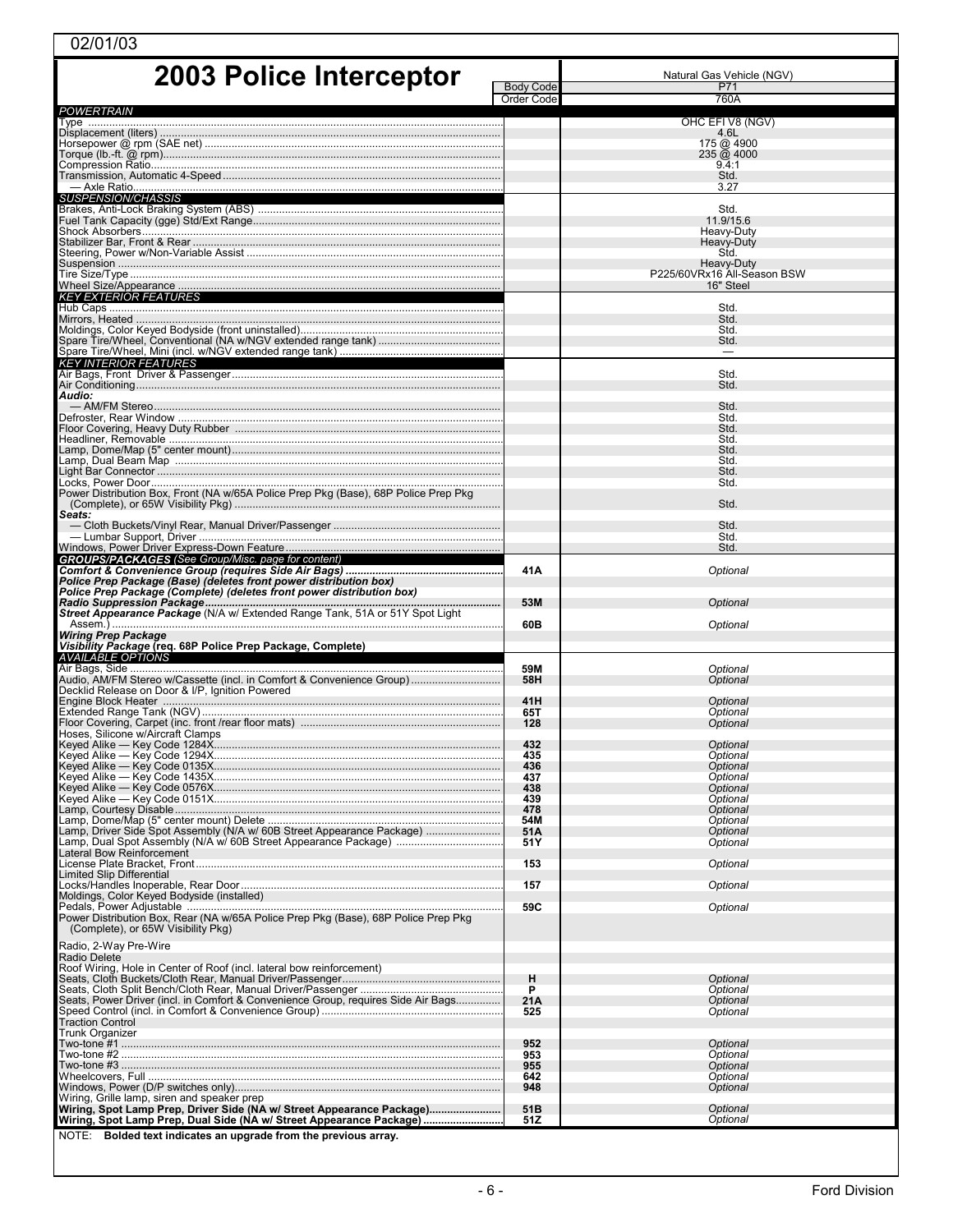# 02/01/03 **2003 POLICE INTERCEPTOR GROUP/MISCELLANEOUS OPTIONS**

#### **RADIO SUPPRESSION PACKAGE (53M)**

*Provides radio suppression coverage for the following areas:*

- $\bullet$  Hood to body (LH/RH)
- Engine to dash panel
- Engine to frame
- Tail pipe to frame (LH/RH)
- Decklid to body (LH/RH)<br>• Body to frame rear (LH/R
- Body to frame rear (LH/RH)

#### **POLICE PREP PACKAGE BASE (65A)**

- 2 front strobe bulbs and 2 rear strobe bulbs
- Alternating headlight flasher
- Wiring harness including the following items:
- 4 strobe cables shielded and grounded — Distribution centers located in the glove box and trunk 50-amp each fused in engine compartment. Each distribution center
- has 5 ground wires and can hold 6 fuses (3 battery and 3 ignition powered)
- Each fuse block can hold 6 fuses  $-3$  battery and 3 ignition power
- 5 glove box battery ground wires
- 90-Amp battery circuit and ground coiled at base of B-pillar
- 40-Amp battery circuit and ground in trunk for radio communications
- Siren/speaker wiring pre-run to front of vehicle available at console or trunk
- Horn/siren relay circuit available at console or trunk
- 4 extra circuits pre-run from the engine compartment to the console
- 4 extra circuit pre-run from the console to the trunk

#### *Deletes front power distribution box and not available with rear power distribution box*

#### **POLICE PREP PACKAGE COMPLETE (68P)**

*Includes everything in the Police Prep Package, Base (65A) plus the following:*

- Console mounting platform
- Padded arm rest
- Center wiring conduit
- Hidden manual door lock plunger located in door frame
- Trunk air circulation fan
- Permanent rubber tie down strap
- Dual trunk storage boxes
- Rear trunk communications service tray
- *Deletes front power distribution box and not available with rear power distribution box*
- *Not available with:*
- P Cloth Split Bench Seat

#### **VISIBILITY PACKAGE (65W)**

#### • Strobe power supply

- Two (2) flashing rear deck LED lights with matching interior color housings
- Visibility switch panel including 4 position slide switch and 4 rocker switches
- Lighting relay center for use with visibility switch panel controls up to 8 light bar functions

#### *Requires:*

• **Police Prep Package, Complete (68P)**

#### **COMFORT AND CONVENIENCE GROUP (41A)**

- Power driver seat
- Speed control
- AM/FM stereo with cassette

#### *Requires:*

Side Air Bag (59M)

#### **LAMINATED SECURITY SIDE GLASS (68G)**

• Door windows formed from a layer of polyvinyl butyral laminated between two sheets of automotive safety glass

### **STREET APPEARANCE PACKAGE (60B)**

- Color keyed retail bodyside moldings
- Rear appliqué with color keyed panels
- "Crown Victoria" badge
- Chrome grille • Chrome fascia inserts
- Chrome door handle bezel
- Chrome taillamp appliqué
- Wheel covers, full
- *Not available with:*
- **Spot lamp options (51A/51Y)**

#### **LAMP PRE-WIRE GROUP (476)**

- Package Tray Warning Lamps Pre-Wire
- Inner Decklid Lamp Pre-wire

#### **SPOT LAMP WIRING PREP (51B/51Z)**

- Contains wiring, bracketry and body preparation for installation of spot lamp kit purchased from manufacturer
- Access hole in A-pillar
- Mounting bracket in place
- A-pillar moldings trimmed
- Wiring & fuse located in standard fuse panel
- Door edge reworked and trimmed
- *Not available with:*
- **51A/51Y Spot Lamp or 60B Street Appearance Package**

#### **STANDARD POLICE INTERCEPTOR EQUIPMENT**

- Hub caps
- 78-AH extra heavy duty battery
- Heavy duty suspension heavy duty front and rear springs, shock absorbers and stabilizer bar
- Heavy duty frame
- Heavy duty steering gear
- Heavy duty (135-amp) alternator
- Light bar connector
- Police accessory feed wires (one ignition/one direct)
- Dual exhaust
- Engine oil cooler
- Transmission oil cooler
- Power steering oil cooler 0-140 mph speedometer
- P225/60VR16 All-season BSW tires/conventional spare tire
- 3.27 Rear axle ratio with non-locker axle
- Remote deck lid release (battery operated)
- 3-1/2" Aluminum drive shaft
- Unique calibration with increased idle speed
- Lower radiator air dam
- Courtesy lamp wiring
- Conventional headliner without grab handles
- Engine compartment light
- Front cloth bucket seats with power lumbar and weapon cut-outs<br>• Single key locking

Local/State Ordinance Deviation .............................................. **931**  Priced DORA............................................................................ **C09** 

Dealer must have a pre-existing contract with a predelivery service

(*FLEET ONLY*. See Dealer Special Order Binder for ordering

company in order to take advantage of this option.

Single key locking

### **MISCELLANEOUS**  Predelivery Only1 ...................................................................... **361**  Predelivery w/Undercoat1.................................................................................... **362**

**SPECIAL ORDERS** 

guidelines and restrictions.)

end Division and the set of the set of the set of the set of the set of the set of the set of the set of the s

1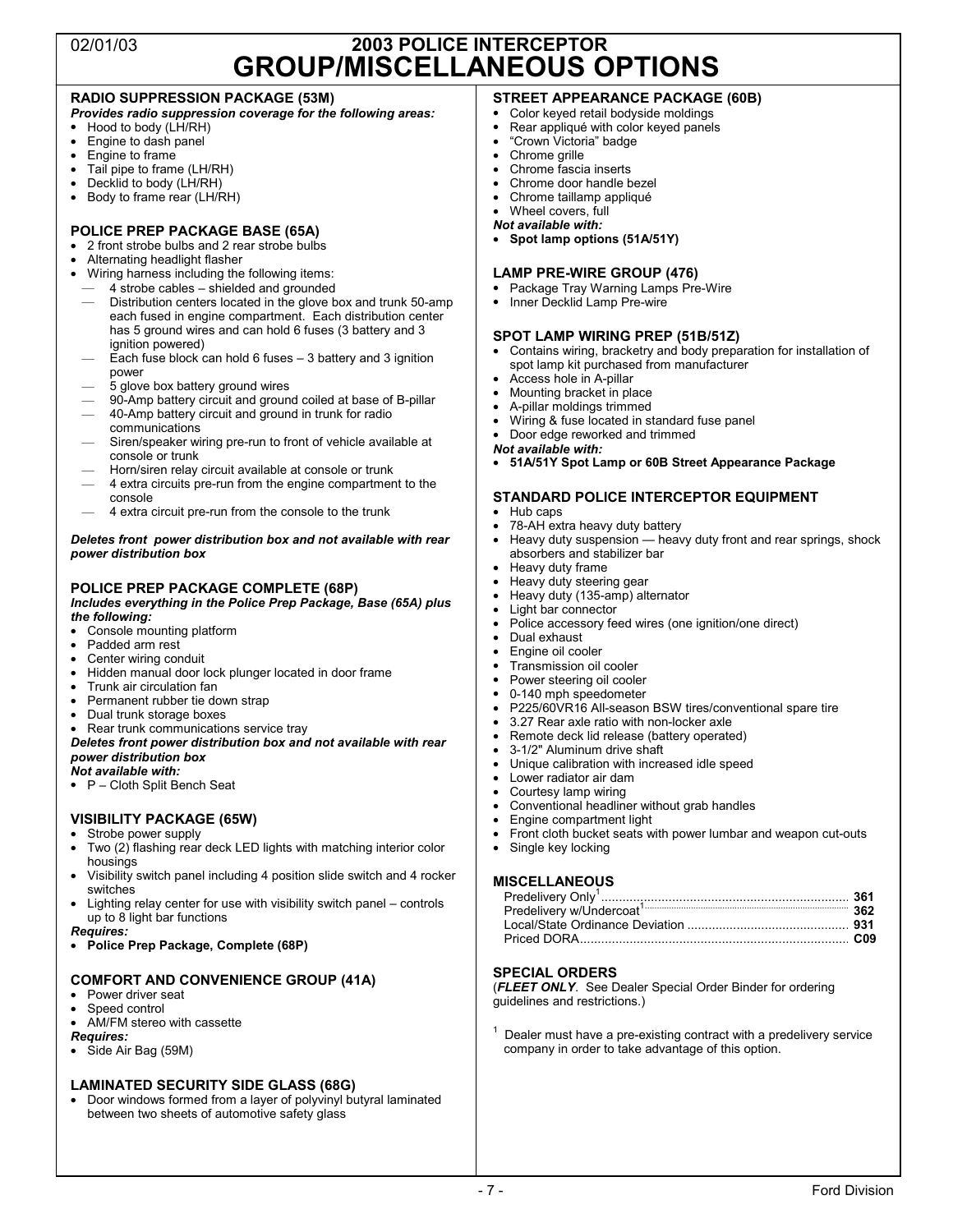# 02/01/03 **2003 POLICE INTERCEPTOR GROUP/MISCELLANEOUS OPTIONS**

| <b>GROUP/MISCELLANEOUS</b>                                                                                      |  |
|-----------------------------------------------------------------------------------------------------------------|--|
| <b>CALIFORNIA EMISSIONS STATES/CROSS-BORDER</b>                                                                 |  |
| STATES***                                                                                                       |  |
| Required on units for California, Maine, Massachusetts,                                                         |  |
| New York, and Vermont registration. Optional for Cross-                                                         |  |
| Border States<br><b>CALIFORNIA EMISSIONS SYSTEM NOT REQUIRED  423</b>                                           |  |
| Control code for units either shipped to California                                                             |  |
| Emissions States dealers or ordered by California                                                               |  |
| Emissions States dealers for registration in non-<br>California States locations.                               |  |
| <b>CALIFORNIA PUBLIC SERVICE/EMERGENCY VEHICLE</b>                                                              |  |
| Only available on units sold to authorized governmental                                                         |  |
| units and privately-owned ambulance companies. Must                                                             |  |
| also use Code 423 when ordering.                                                                                |  |
| <b>NON-CALIFORNIA EMISSIONS/NON-CROSS-BORDER</b><br><b>STATES DEALER ORDER FOR CALIFORNIA STATES</b>            |  |
|                                                                                                                 |  |
| Required on all units ordered by dealers for California                                                         |  |
| Emissions States registrations when the vehicles are<br>being delivered to non-California Emissions, non-Cross- |  |
| Border States locations. Also requires 422 California                                                           |  |
| Emissions System.                                                                                               |  |
|                                                                                                                 |  |
| <b>ENGINE BLOCK HEATER (41H)</b><br>Standard and only available in AK, MN, ND, SD, MT, WI                       |  |
| and WY states. Other states available via FCSD.                                                                 |  |
| <b>NOTE:</b> Fleet Only - Engine block heater optional in all                                                   |  |
| states with valid FIN code.                                                                                     |  |
|                                                                                                                 |  |
| ***CROSS-BORDER STATES<br>Cross-Border States are Arizona, Connecticut, Nevada,                                 |  |
| New Hampshire, New Jersey, Oregon, Pennsylvania,                                                                |  |
| and Rhode Island.                                                                                               |  |
|                                                                                                                 |  |
|                                                                                                                 |  |
|                                                                                                                 |  |
|                                                                                                                 |  |
|                                                                                                                 |  |
|                                                                                                                 |  |
|                                                                                                                 |  |
|                                                                                                                 |  |
|                                                                                                                 |  |
|                                                                                                                 |  |
|                                                                                                                 |  |
|                                                                                                                 |  |
|                                                                                                                 |  |
|                                                                                                                 |  |
|                                                                                                                 |  |
|                                                                                                                 |  |
|                                                                                                                 |  |
|                                                                                                                 |  |
|                                                                                                                 |  |
|                                                                                                                 |  |
|                                                                                                                 |  |
|                                                                                                                 |  |
|                                                                                                                 |  |
|                                                                                                                 |  |
|                                                                                                                 |  |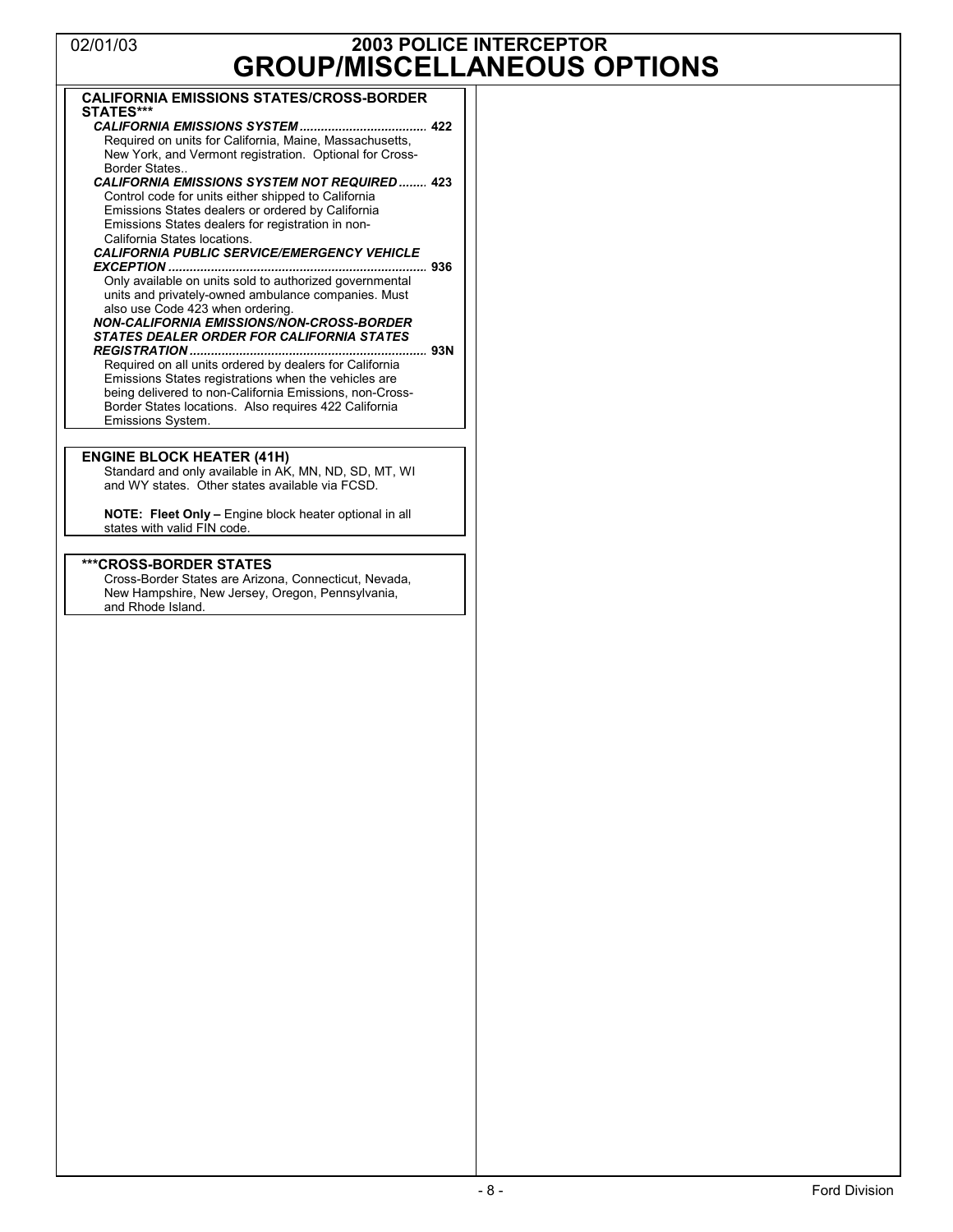# 03/01/03 **2003 POLICE INTERCEPTOR COLOR & TRIM**

| ULUIN U TININ<br><b>INTERIOR TRIM COLORS</b>                                                                                                                                                                                                                                                                                                                                                                                                                                                                                                     |                |                 |                     |              |  |
|--------------------------------------------------------------------------------------------------------------------------------------------------------------------------------------------------------------------------------------------------------------------------------------------------------------------------------------------------------------------------------------------------------------------------------------------------------------------------------------------------------------------------------------------------|----------------|-----------------|---------------------|--------------|--|
| <b>INTERIOR TRIM TYPE AND COLOR SELECTOR</b>                                                                                                                                                                                                                                                                                                                                                                                                                                                                                                     |                | $\star$ Dark    | <b>Medium</b>       |              |  |
| NOTE: First letter denotes type, second letter denotes color.                                                                                                                                                                                                                                                                                                                                                                                                                                                                                    |                | <b>Charcoal</b> | <b>Parchment</b>    | *Light Flint |  |
| <b>POLICE</b>                                                                                                                                                                                                                                                                                                                                                                                                                                                                                                                                    |                |                 |                     |              |  |
| Cloth Front Buckets/Vinyl Rear                                                                                                                                                                                                                                                                                                                                                                                                                                                                                                                   |                | IW              | <b>IH</b>           | IC           |  |
| Cloth Front Buckets/Cloth Rear                                                                                                                                                                                                                                                                                                                                                                                                                                                                                                                   |                | HW              | HH                  | HC           |  |
| Cloth Split Bench/Cloth Rear                                                                                                                                                                                                                                                                                                                                                                                                                                                                                                                     |                | PW              | PH                  | PC           |  |
| <b>EXTERIOR COLOR</b>                                                                                                                                                                                                                                                                                                                                                                                                                                                                                                                            |                |                 | <b>AVAILABILITY</b> |              |  |
| <b>COLOR</b>                                                                                                                                                                                                                                                                                                                                                                                                                                                                                                                                     | <b>CODE</b>    |                 |                     |              |  |
| <b>POLICE</b>                                                                                                                                                                                                                                                                                                                                                                                                                                                                                                                                    |                |                 |                     |              |  |
| Arizona Beige Clearcoat Metallic                                                                                                                                                                                                                                                                                                                                                                                                                                                                                                                 | AQ             |                 |                     |              |  |
| Medium Brown Metallic                                                                                                                                                                                                                                                                                                                                                                                                                                                                                                                            | <b>BU</b>      |                 |                     |              |  |
| <b>Matador Red Clearcoat Metallic</b>                                                                                                                                                                                                                                                                                                                                                                                                                                                                                                            | DT             |                 |                     |              |  |
| Dark Blue Pearl Clearcoat                                                                                                                                                                                                                                                                                                                                                                                                                                                                                                                        | DX             |                 |                     |              |  |
| Spruce Green Clearcoat Metallic                                                                                                                                                                                                                                                                                                                                                                                                                                                                                                                  | <b>FS</b>      |                 |                     |              |  |
| Silver Birch Clearcoat Metallic                                                                                                                                                                                                                                                                                                                                                                                                                                                                                                                  | <b>JP</b>      |                 |                     |              |  |
| Dark Blue                                                                                                                                                                                                                                                                                                                                                                                                                                                                                                                                        | LK             |                 |                     |              |  |
| Royal Blue                                                                                                                                                                                                                                                                                                                                                                                                                                                                                                                                       | LM             |                 |                     |              |  |
| Light Blue Metallic                                                                                                                                                                                                                                                                                                                                                                                                                                                                                                                              | LN             |                 |                     |              |  |
| Light Ice Blue Clearcoat Metallic                                                                                                                                                                                                                                                                                                                                                                                                                                                                                                                | LS             |                 |                     |              |  |
| Ultra Blue Clearcoat Metallic                                                                                                                                                                                                                                                                                                                                                                                                                                                                                                                    | MM             |                 |                     |              |  |
| Aspen Green Clearcoat Metallic                                                                                                                                                                                                                                                                                                                                                                                                                                                                                                                   | P <sub>5</sub> |                 |                     |              |  |
| Light Grey                                                                                                                                                                                                                                                                                                                                                                                                                                                                                                                                       | TM             |                 |                     |              |  |
| Silver Grey Metallic                                                                                                                                                                                                                                                                                                                                                                                                                                                                                                                             | <b>TN</b>      |                 |                     |              |  |
| Silver Frost Clearcoat Metallic                                                                                                                                                                                                                                                                                                                                                                                                                                                                                                                  | <b>TS</b>      |                 |                     |              |  |
| <b>Black Clearcoat</b>                                                                                                                                                                                                                                                                                                                                                                                                                                                                                                                           | UA             |                 |                     |              |  |
| Vibrant White Clearcoat                                                                                                                                                                                                                                                                                                                                                                                                                                                                                                                          | WT             |                 |                     |              |  |
| Medium Titanium Clearcoat Metallic                                                                                                                                                                                                                                                                                                                                                                                                                                                                                                               | YG             |                 |                     |              |  |
|                                                                                                                                                                                                                                                                                                                                                                                                                                                                                                                                                  |                |                 |                     |              |  |
| <b>STREET APPEARANCE PACKAGE (60B)</b>                                                                                                                                                                                                                                                                                                                                                                                                                                                                                                           |                |                 |                     |              |  |
| Arizona Beige Clearcoat Metallic                                                                                                                                                                                                                                                                                                                                                                                                                                                                                                                 | AQ             |                 |                     |              |  |
| <b>Matador Red Clearcoat Metallic</b>                                                                                                                                                                                                                                                                                                                                                                                                                                                                                                            | DT             |                 |                     |              |  |
| Dark Blue Pearl Clearcoat                                                                                                                                                                                                                                                                                                                                                                                                                                                                                                                        | <b>DX</b>      |                 |                     |              |  |
| Spruce Green Clearcoat Metallic                                                                                                                                                                                                                                                                                                                                                                                                                                                                                                                  | <b>FS</b>      |                 |                     |              |  |
| Silver Birch Clearcoat Metallic                                                                                                                                                                                                                                                                                                                                                                                                                                                                                                                  | <b>JP</b>      |                 |                     |              |  |
| Light Ice Blue Clearcoat Metallic                                                                                                                                                                                                                                                                                                                                                                                                                                                                                                                | LS             |                 |                     |              |  |
| Aspen Green Clearcoat Metallic                                                                                                                                                                                                                                                                                                                                                                                                                                                                                                                   | P <sub>5</sub> |                 |                     |              |  |
| <b>Silver Frost Clearcoat Metallic</b>                                                                                                                                                                                                                                                                                                                                                                                                                                                                                                           | <b>TS</b>      |                 |                     |              |  |
| <b>Black Clearcoat</b>                                                                                                                                                                                                                                                                                                                                                                                                                                                                                                                           | UA             |                 |                     |              |  |
| Vibrant White Clearcoat                                                                                                                                                                                                                                                                                                                                                                                                                                                                                                                          | WT             |                 |                     |              |  |
| <b>WARNING:</b><br>Aftermarket police equipment (such as communications gear) must not be mounted in the air bag deployment<br>zone. Vehicles equipped with bench seats may not have sufficient room to mount such equipment. Bucket<br>seats may be required. See Police/Fleet owner guide supplement for available Police equipment mounting<br>zones. Advise all customers of these facts.<br>Exterior colors are available in three different two-tone configurations. Accent color can be any of the available<br>Note:<br>exterior colors. |                |                 |                     |              |  |
|                                                                                                                                                                                                                                                                                                                                                                                                                                                                                                                                                  |                |                 |                     |              |  |